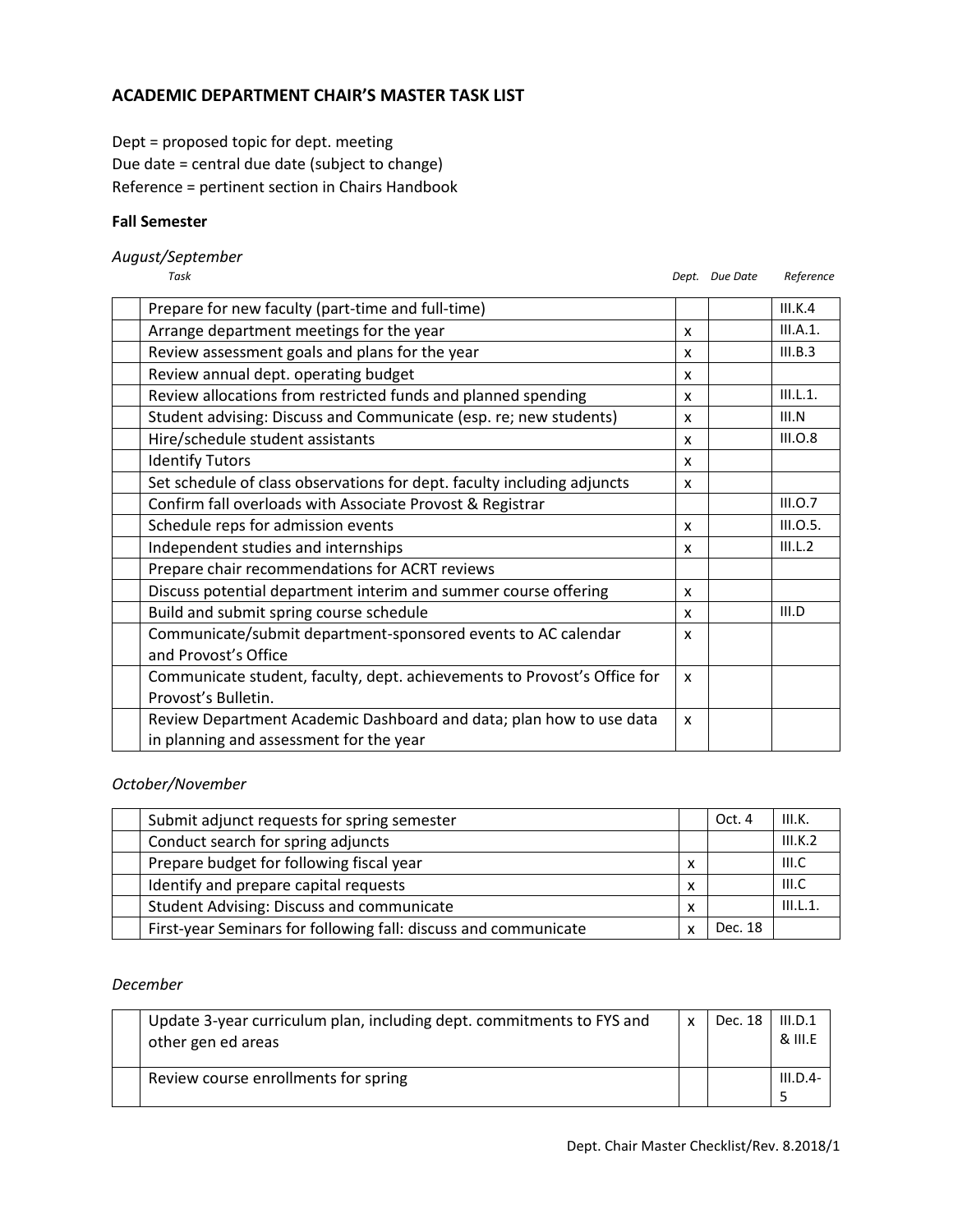### **SPRING SEMESTER**

# *January/February*

| Verify enrollments on Self Service                                       |   |         | $III.D.4-5$ |
|--------------------------------------------------------------------------|---|---------|-------------|
| Hire/schedule student assistants                                         |   |         | III.N.      |
| <b>Identify Tutors</b>                                                   | x |         | III.0.8.    |
| Set schedule of class observations for dept. faculty including adjuncts  | x |         |             |
| Review adjunct teaching evaluations and provide feedback                 |   |         | III.K.2     |
| Review new faculty teaching evaluations and provide feedback             |   |         |             |
| Confirm spring overloads with Associate Provost & Registrar              |   |         | III.0.7.    |
| Schedule reps for spring admission events                                | X |         | III.O.5.    |
| Independent studies and internships                                      | X |         | III.L.2     |
| Review department budget and make adjustments                            | x |         | III.C       |
| Review allocations and spending from any restricted funds                | x |         |             |
| Develop and submit requests for new faculty positions                    | X | Feb. 15 |             |
| Prepare/submit list of dept. student award recipients                    | X | Feb. 15 | III.L.3     |
| <b>Begin Faculty Evaluation Process</b>                                  |   |         | III.K.6.    |
| Discuss potential department summer course offerings                     | x |         |             |
| Build and submit fall course schedule                                    | X |         | III.D.      |
| Communicate/submit spring department-sponsored events to AC calendar     | X |         |             |
| and Provost's Office                                                     |   |         |             |
| Communicate student, faculty, dept. achievements to Provost's Office for | X |         |             |
| Provost's Bulletin                                                       |   |         |             |
| Review date for spring HECBC conference to encourage student             | x |         |             |
| participation                                                            |   |         |             |
|                                                                          |   |         |             |

# *March/April*

| Submit adjunct requests for fall semester                                  |   | Mar.   | III.K    |
|----------------------------------------------------------------------------|---|--------|----------|
|                                                                            |   | 12     |          |
| <b>Student advising: Discuss and Communicate</b>                           |   |        | III.N    |
| Finalize all student awards                                                | x | Mar.15 |          |
| Continue Faculty evaluation process                                        |   |        | III.K.6. |
| Check that all class observations have been done; if not, make sure to     | X |        |          |
| schedule                                                                   |   |        |          |
| Confirm fall class sections with Registrar and Associate Provost           |   |        | III.0.7  |
| Review status of department budget and restricted accounts                 |   |        | III.C    |
| Set and communicate date (to dept. faculty, students, Provost's Office) of | X |        |          |
| associated academic honor society inductions                               |   |        |          |
| Make sure all invoices for current fiscal year have been                   | X | May 15 |          |
| received and processed by                                                  |   |        |          |

# *May/June*

| Set dates for faculty evaluation discussions to complete before June 15 |  |  |
|-------------------------------------------------------------------------|--|--|
| Review faculty AFAR and reports, June 1-15                              |  |  |